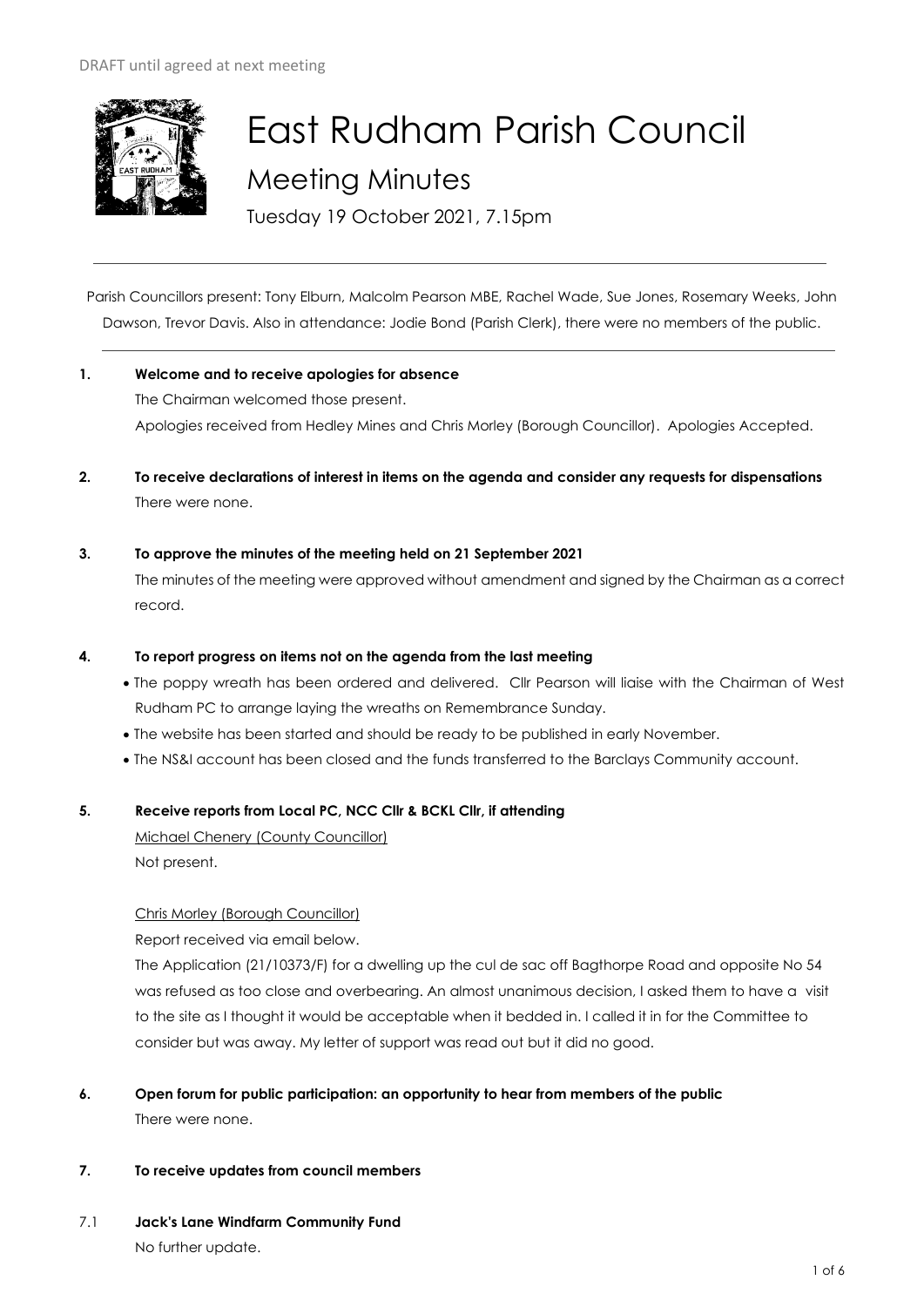#### DRAFT until agreed at next meeting

#### 7.2 **SAM2 Report**

| Location:                   | Groveside – Eastbound traffic    |
|-----------------------------|----------------------------------|
| 85 <sup>th</sup> percentile | 34.34mph                         |
| Max speed                   | 90mph on 21 September at 9.45am. |
| Vehicle volume              | 129490                           |
| Percentage > 30 mph         | 44%                              |

## **8. Open Spaces & Highways Issues**

- Cllr Pearson is aware that the Speed Watch group is progressing. The location on School Road was suggested as another site to be monitored.
- Cllr Pearson also met with Westcotec and have agreed 2 locations for the flashing school signs. One will be sited by the horse field and powered with a solar panel, the other will be closer to the hall near the street lamp and will run off the power from the lamppost. There will be a £500 fee to pay NCC, per sign, to cover maintenance for up to 10 years. One sign will cost approx. £2300 and the other will cost approx. £3400. Once agreed Westcotec will liaise directly with NCC on our behalf to agree the suggested locations and permission required, they will also arrange for the signs to align with the school being in use or switched off when the school is empty. The installation could be scheduled for next April once the budget is agreed and funds secured. Funding will be applied for via NCC PPS, Jacks Lane Windfarm and NCC Members Fund, any remaining shortfall will be met with funds from Parish Council reserves.

Cllr Davis asked whether the maintenance fees would cover any vegetation being kept cut back from around the signs. Cllrs Pearson and Wade advised it would not but that there is not any vegetation close to the suggested sites, so it should not be a problem.

• Cllr Elburn reported that a request had been made to Highways for a new grit bin in Coxford as requested by a parishioner. However, due to legislation changes Highways have unfortunately declined the request as it is not a hazardous area and for safety reasons, such as if grit is spread in a small area and someone falls close by, the liability will be on Highways. Cllr Elburn has informed the parishioners of the response. There is currently a grit bin at Groveside and Broomsthorpe Road.

## 8.1 **Receive update on the allocated Post Office van space and chains and posts to prevent vehicles obstructing driveways**

## Posts & Chains

- Cllr Elburn noted that as there could be more properties that may wish to have chains and posts outside their drives, there is a risk that eventually all parking space could be eliminated, and this would have a detrimental effect on the businesses and visitors to the green.
- Cllr Wade advised that there are now many traffic cones being placed outside peoples drives and is looking very unsightly and causing a similar problem for parking. Cllr Weeks mentioned that yellow lines were requested and refused by Highways in the past.
- It was discussed and the Council RESOLVED to refrain from progressing with the chains and posts for the time being and Cllr Elburn will speak to NCC Highways to ask them for their input and agree the best solution.

## Mobile Post Office Van

• Cllr Elburn had researched hinged posts, and there are many available. There is one that has encouraging reviews on Amazon for approx. £30. Also, Cllr Elburn has seen a similar post in action whilst away recently.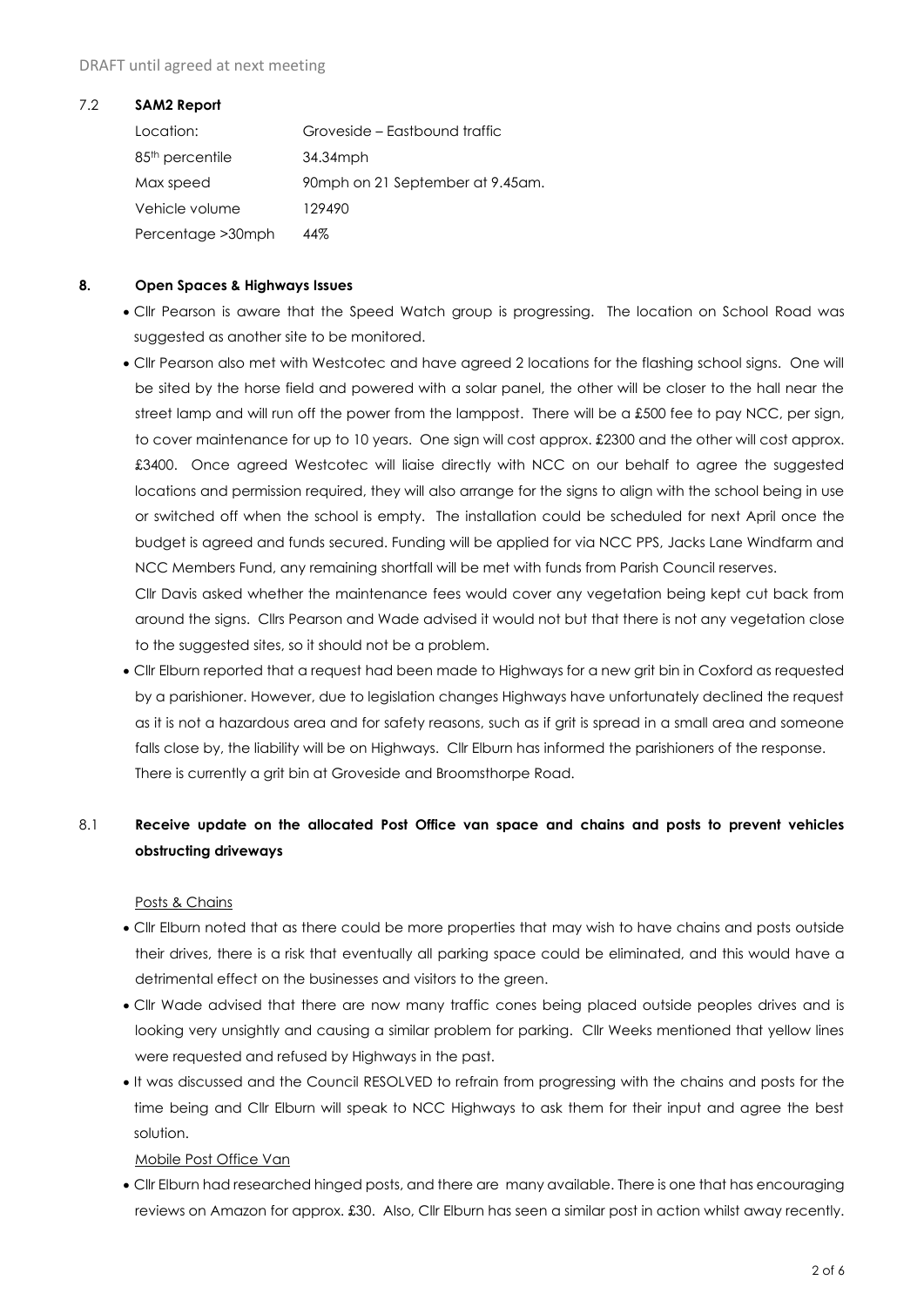- It would be a lockable post with bracket. Cllr Wade would be happy to keep one of the keys so that if the post was forgotten to be raised back up after use, it would be able to be secured in position.
- The Council RESOLVED to authorise the purchase and installation of this post. It was also AGREED to produce and install a disclaimer sign for the car park. Clerk to seek advice on the correct wording for approval by the Council prior to purchase.

#### 8.2 **Receive Update on Flooding and Drainage Issues**

A recent site meeting was attended by Cllrs Elburn and Pearson and a representative from Houghton Estate (who owns the land). The issues were highlighted to the Estate, but there were reasons given, by the Estate, for much of the suggestions being dismissed, such as pingos on the common which are protected (they are ice age pools with significant environmental importance), but the Estate agreed to look into this and confirm. It was also agreed that they could open up a section so that water runs off the common into a dyke. There is a ditch that runs along the north side of the common and along the A148 and goes into a large pipe and comes out on the south side of School Road, somewhere near the play park. It is relatively clear and seems to be performing at the moment, however in extreme weather this could flood and affect 8-10 houses and the PC want to see this problem rectified.

The path across the common will possibly be lost if the weather is bad, it was like a lake last year. Much of the water last year came off the common and flooded the footpath leading up to the village hall – there was a ditch along the side of the road but it is getting filled with trees growing. Cllr Elburn will ask the landowner in the first instance, to clear the ditch so that water can run up to the river. All AGREED.

### 8.3 **Receive an Update on the UKPN Undergrounding Project**

Cllr Elburn met with the Savills representative on site, who is the co-ordinator for UKPN. Not all the information was available for the meeting, so the representative agreed to take away the PC's requests and get back to us. It is expected that the larger unit will be required due to the increase from 200kw to 300kw being required. It must be sited 10m away from the nearest property, which Cllr Elburn agreed to measure and check. They are grateful for our comments and once the details are agreed work will get underway.

#### 8.4 **To consider and agree plans for the Queens Platinum Jubilee on 2nd June 2022**

- Cllr Wade would like to organise events under her own business insurance, on the green for the Queens Jubilee next year and proposes that the PC registers with the BC to light a beacon for the Jubilee.
- Cllr Wade circulated details and prices of gas fired and crows nest beacons for consideration.
- The plan is for a piper to play a tune and the beacon would be lit on 2<sup>nd</sup> June with a school festival to tie in with the beacon lighting. A film festival on the green at dusk time on  $3<sup>rd</sup>$  June. An open gardens event running through East and West Rudham including the church flower festival on 4<sup>th</sup> June and a family picnic on the green on 4<sup>th</sup> June.
- Cllr Weeks would like to see the beacon installed on the church tower so that it can be seen by everyone, however this may not be possible, as consent would be required from the Arch Deacon. Cllr Elburn will make enquires and confirm whether this would be possible.
- Following discussion, the Council RESOLVED to purchase the black crown gas fired beacon for approx. £490. The cost would be met with the £600 funds raised from the Queens 90<sup>th</sup> Birthday event in 2019. The Council agreed to register for the beacon lighting and to register for the interactive trail for children, as organised by the Borough Council.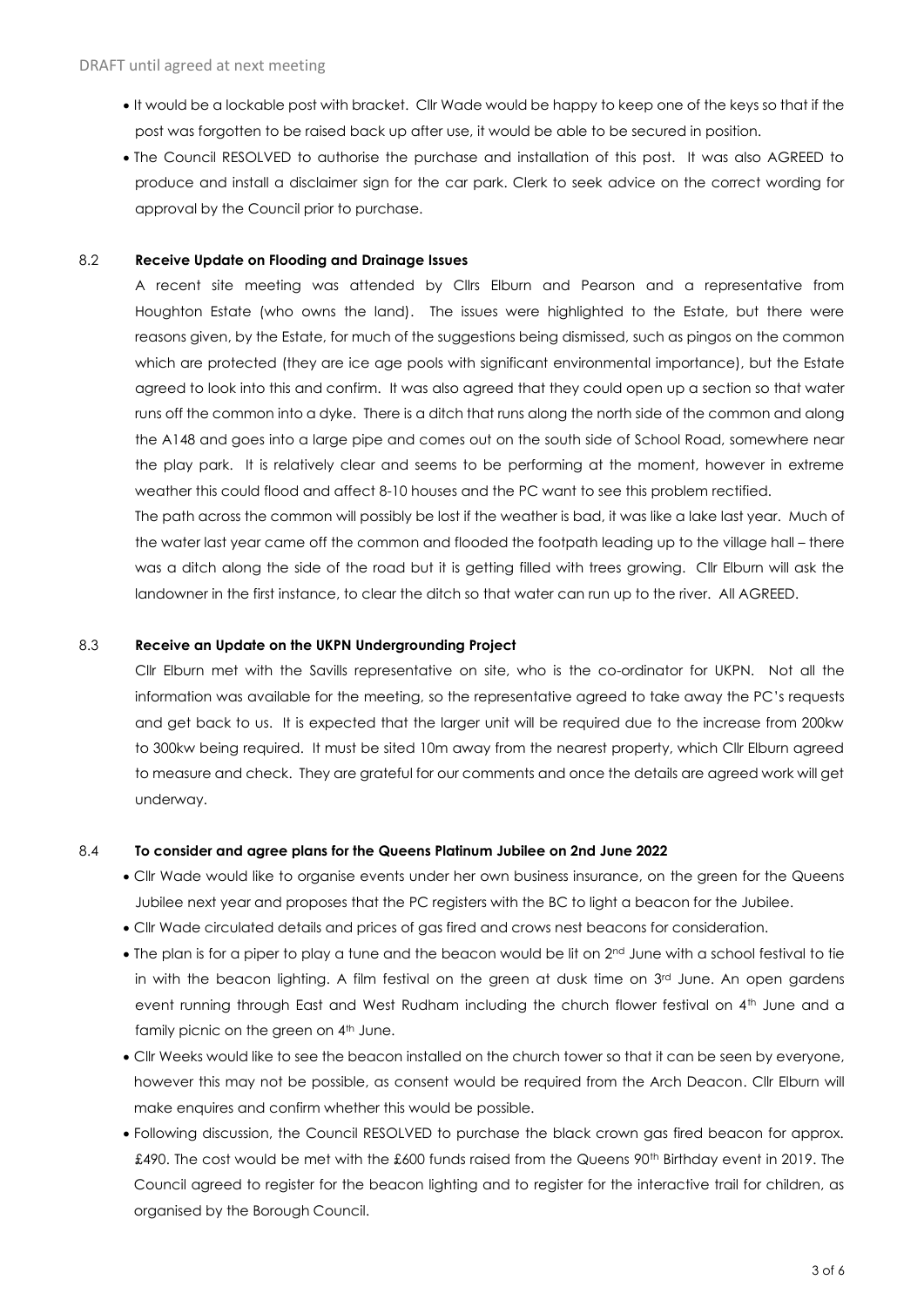• It was also AGREED to ask West Rudham PC whether they are planning their own event or whether they would like to join us and make a donation towards the beacon, so that it can be used again for future events. Clerk to action.

#### **9. Receive an update on the Playpark and agree the contractor**

- Cllr Wade had a further site meeting with the groundwork's contractor, MSH Paving, and works will commence on 15<sup>th</sup> November. A sign will be displayed on the play park gates informing people of its temporary closure while the work is carried out and it will also detail the next closest play parks (Massingham and The Kiptons) for parents to use in the meantime.
- There has been no change to the ground works quotation, but there has been a £900 increase on the play equipment quotation from NGF Play Ltd, totalling £8828.50 + VAT.
- Cllr Elburn advised that there is a pipe that runs underneath the play park somewhere, a utilities search was carried out as agreed, however it does not highlight any pipes or utilities. The historic pipe has also not been picked up on the search. Cllr Elburn asked Cllr Wade to ensure the contractors are made aware that they must dig with care. All AGREED.
- Cllr Wade proposed that the surfboard springer is relocated between the entrance gate and climbing frame but a section of fence would have to be moved and the gate rehung to swing the other way to accommodate it, it will also require a new ground anchor at extra cost. The additional funds would be met with Parish Council reserves. The Council RESOLVED to authorise this work which will be carried out by the groundwork's contractor and the new anchor to be supplied and fitted by NGF Play.
- Cllr Wade will confirm the price for the ground anchor with NGF Play. Clerk requested a copy of both contractor's public liability insurance and risk assessments prior to commencement of work.
- Cllr Elburn proposed that the 2 concrete posts are also realigned with the boundary hedge whilst the contractor is on site. Cllr Wade will request this during the next site visit  $w/c 25<sup>th</sup>$  October.
- Cllr Dawsons suggested informing the neighbouring properties to the play park of the planned work. Cllr Wade has already been in contact with the neighbours to the rear of the play park.

## **10. East Rudham Cemetery**

## 10.1 **Receive an update on the concealed entrance / cemetery highways sign**

Cllr Elburn has been in contact NCC Highways and requested a 'concealed entrance' sign to be installed opposite the cemetery entrance, at no cost to the PC. Cllr Elburn is awaiting confirmation.

#### 10.2 **Review Quotations and Proof for New Cemetery Signs**

- Cllr Wade explained that the signage company would not be prepared to install the entrance signs higher than they recommended, due to obscuring driver's vision, they recommend signage at driver's eye level.
- The signs will be on a white background with black text. The 2 signs will be installed within the hedges to either side of the entrance gate saying 'East Rudham Cemetery', 2 further smaller signs will be installed to each gate to include the visitors' rules/conditions, clerks contact details and a note to explain that the full regulations can be obtained from our website. The Council RESOLVED to authorise the purchase and installation of these signs for £315 plus VAT, subject to agreeing a proof.
- As mentioned in item 10.1 a concealed entrance sign should be provided by NCC Highways. A fingerpost sign saying 'Cemetery' would be at a considerable cost to the PC, hence the 'Concealed entrance' sign was agreed.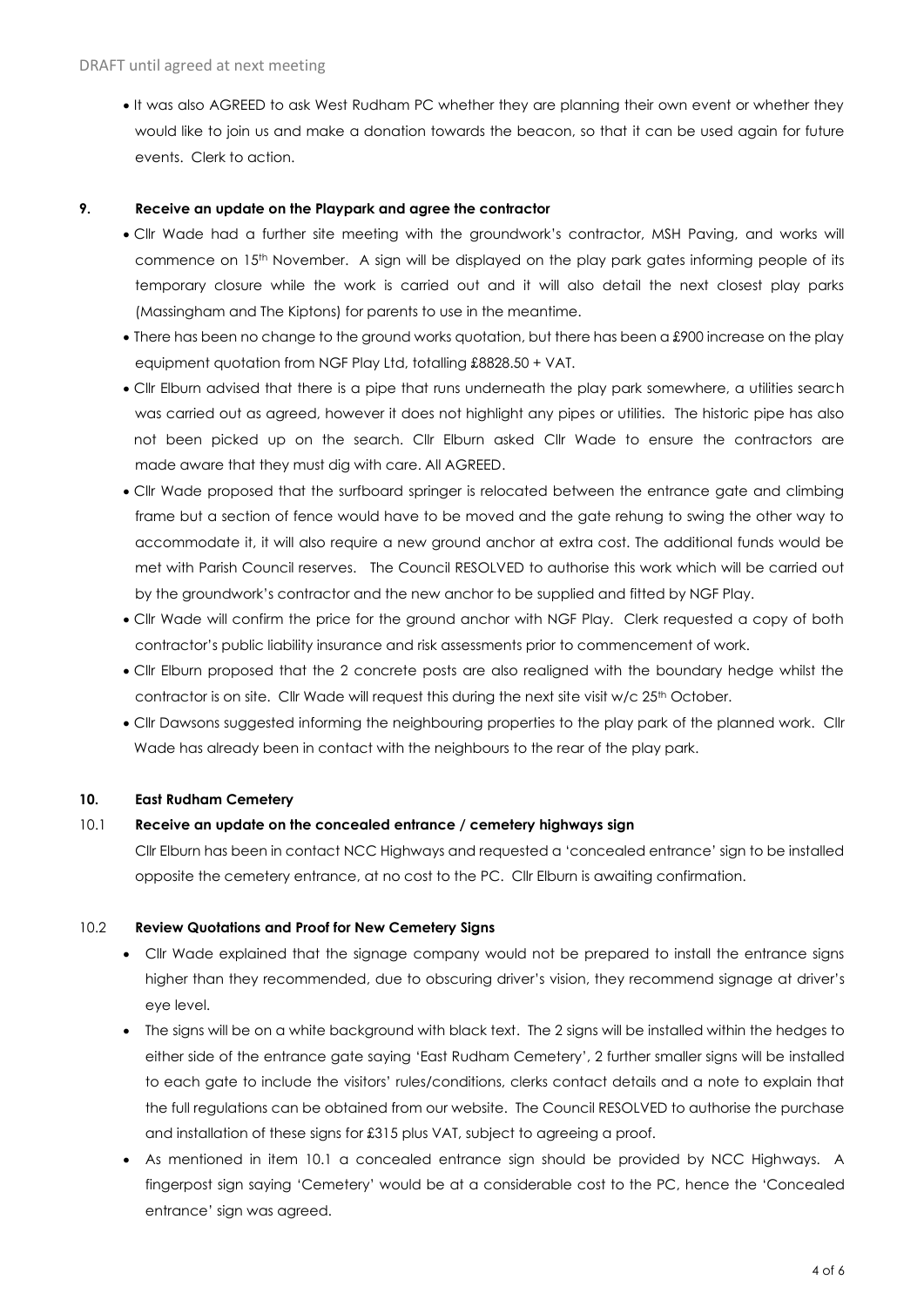- Cllr Pearson explained that there appear to be some graves shown on the plan that are unmarked in the cemetery, it was agreed that markers should be placed to mark the graves. This will be discussed again at a future meeting.
- Cllr Pearson also noted that there are quite a few gravel graves with weeds growing through them, which will need to be tided up in the future. Cllr Dawson suggested organising a working party to help tidy and strim the cemetery near Easter time.
- Cllr Dawson has manged to upload many of the records, going back to about 1968. Work will continue on this.
- Cllr Weeks asked whether the cemetery plan would be published on the PC website, however Cllr Pearson explained that due to GDPR it would not. People would be welcome to ask questions via the Clerk.

## **11. Newsletter**

Clerk to forward the PC report no later than a day or 2 after our next meeting and include a note about being awarded grant funding and the play park will be temporarily closed for 6 months from 1st November while the work is caried out. Cllr Pearson will include an article about the missing Tommy.

## **12. Planning matters**

Back Lane - No further update.

12.1 To receive results of applications.

21/00182/F Broomsthorpe Hall Tatterford Road Broomsthorpe East Rudham Norfolk PE31 6TQ PC comment - Supports | KLWNBC decision – Pending 21/00498/F | Land NE of 5 Eye Lane and S of The Bungalow Fakenham Road, East Rudham Norfolk PC Comment – Supports with some highway concerns | BCKLWN decision – Pending 21/01010/F | Change of use from butchers shop and premises to dwelling at J Kew Butcher PC Comment – Supports | BCKLWN decision - Pending 21/01011/F | Construction of four Dwellings PC Comment – Supports with reservations | BCKLWN decision - Pending 21/01012/F | Alterations and extension to dwelling at Old White Horse PC Comment - Objection | BCKLWN decision - Pending 21/01373/F | Proposed new residential dwelling at Land Adjacent To 54 Bagthorpe Road PC Comment - Support | BCKLWN decision - REFUSED 21/01678/F | Meadow Bank 40 Bagthorpe Road East Rudham King's Lynn Norfolk PE31 8RA New detached Garage & Carport, Two storey extension, replacement rear single storey extension, change of fenestration and exterior to be timber clad and rendered as shown. PC comment- Supports | BCKLWN decision - pending

- Cllr Elburn asked the Clerk to follow up with the case officer for the application 21/01012/F to receive an update.
- Clerk to book a space for Cllr Dawson to attend the first session of the planning meeting at Kings Lynn Town Hall on 15<sup>th</sup> November.
- 12.2 To receive applications for consideration There were none.